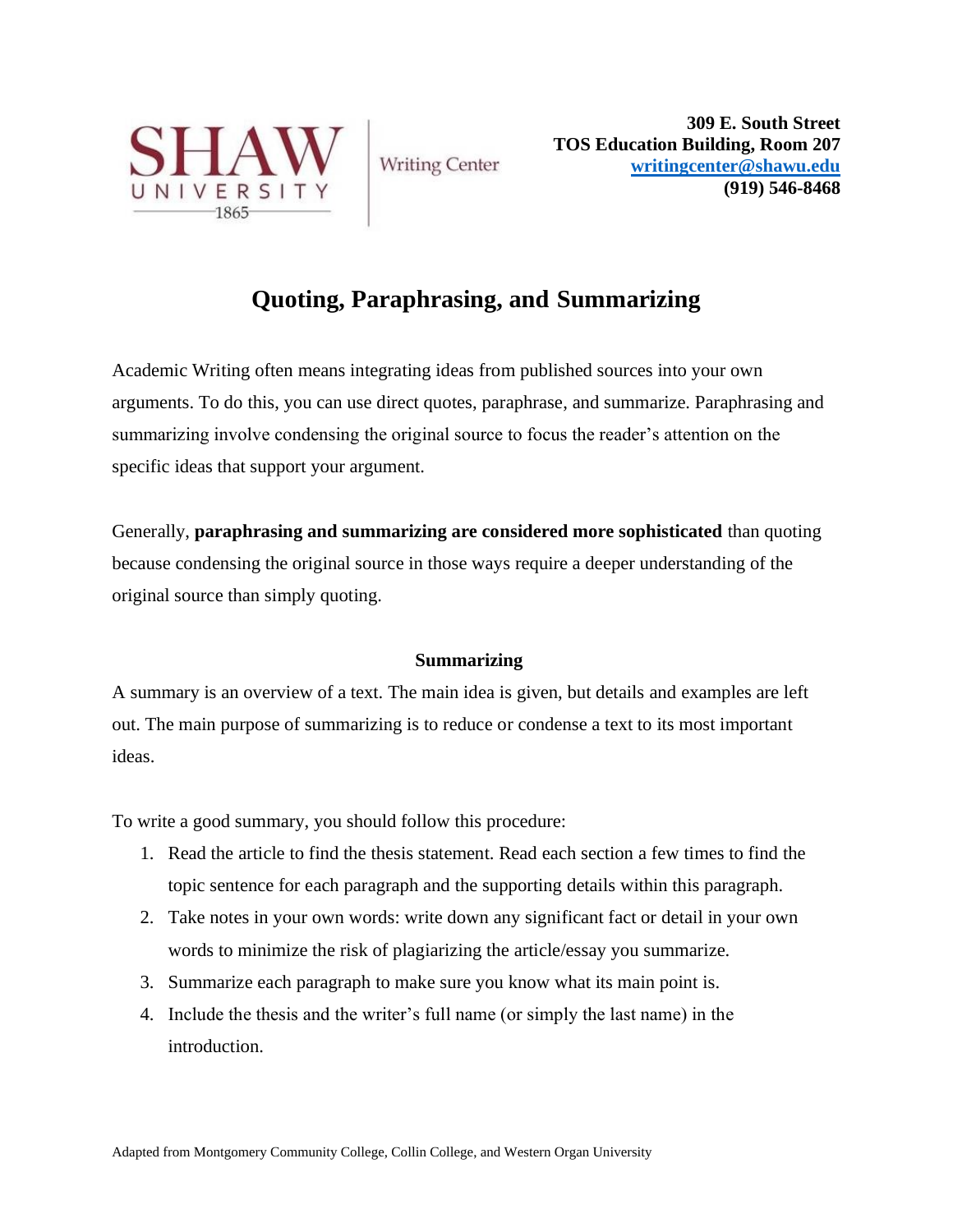- 5. Review your notes to provide main supporting details as they appear in the paragraphs. Only write information that is crucial to understand the content of the article/essay.
- 6. In your conclusion, restate the conclusion drawn by the writer of the original.
- 7. Always use the writer's tag to indicate that the information does not come from you. For example, include phrases like "Davis believes;" "Davis finds that;" "Davis expresses disbelief about."

## **Paraphrasing**

Paraphrasing is a way of presenting a text, keeping the same meaning, but using different words and phrasing. Paraphrasing is used with short sections of text, such as sentences or paragraphs.

To write a good paraphrase, you should:

- 1. Read the original text until you understand fully its meaning.
- 2. Set the original aside and write down what you remember about the text.
- 3. Check your version against the original to make sure you express the essential information accurately.
- 4. Use quotation marks to indicate any phrase or concept you borrowed from the original.
- 5. Record the source, with its page number, so you can easily indicate it if you need to incorporate it later into an essay.

# **Example:**

**Original Passage: "**Students frequently overuse direct quotation in taking notes, and as a result they overuse quotations in the final [research] paper. Probably only about 10% of your final manuscript should appear as directly quoted matter. Therefore, you should strive to limit the amount of exact transcribing of source materials while taking notes." Lester, James D. *Writing Research Papers*. Pearson, 2014, pp. 46-47.

**Unacceptable Use of the Source:** Students often use too many direct quotations when they take notes, resulting in too many of them in the final research paper. In fact, probably only about 10%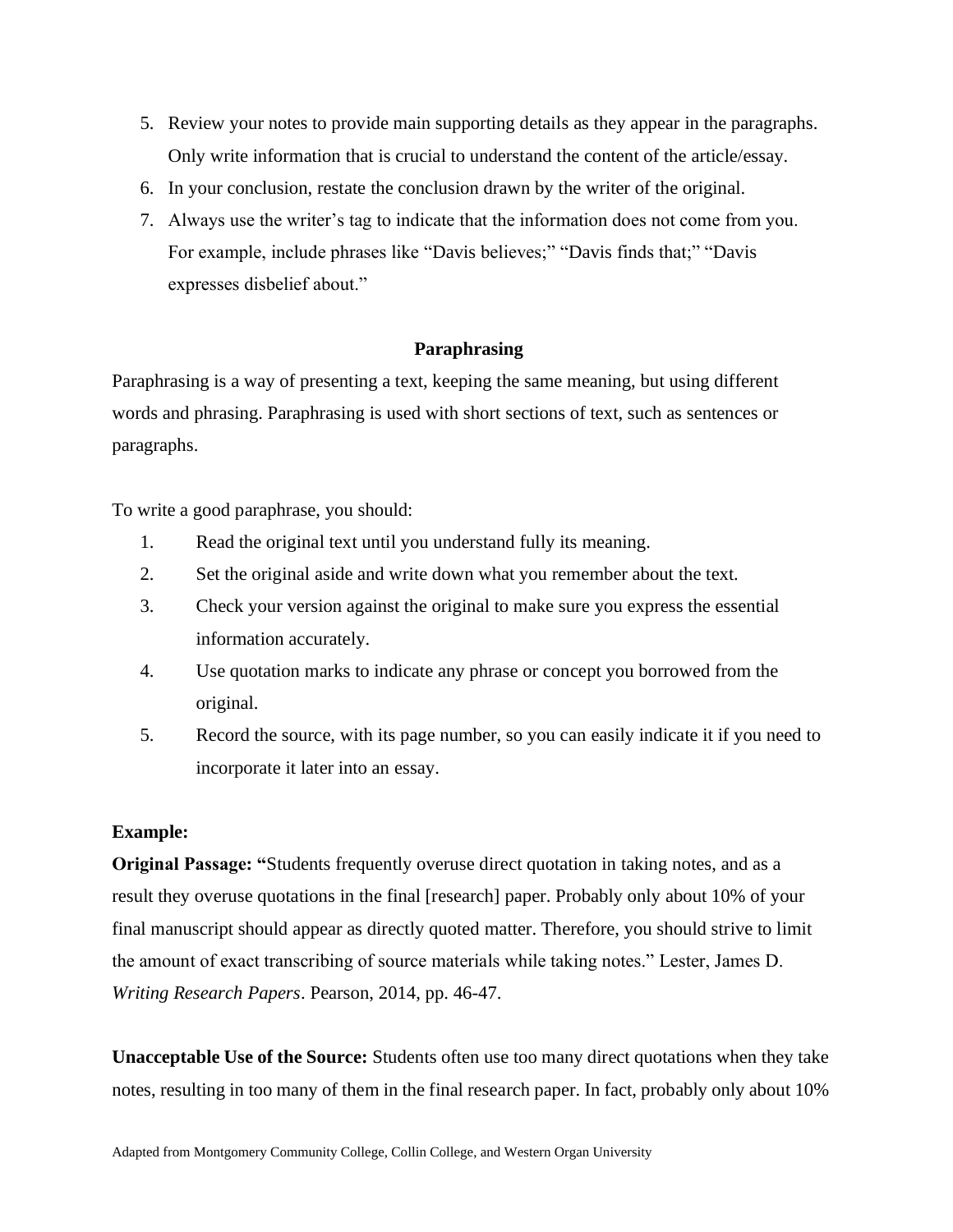of the final copy should consist of directly quoted material. It is important to limit the amount of source material copied while taking notes.

*NOTE: First, this passage has no citation. Furthermore, it uses too many words/phrases from the original and fails to change the structure of the sentences and paragraph.*

**Acceptable Paraphrase:** In research papers students often quote excessively, failing to keep quoted material down to a desirable level. Since the problem usually originates during note taking, it is essential to minimize the material recorded verbatim (Lester 46-47).

**Acceptable Summary:** Students should take just a few notes in direct quotation from sources to help minimize the amount of quoted material in a research paper (Lester 46-47).

## **Quoting**

When you find information that helps support or develop your ideas about a topic, you may want to introduce your reader to this information by directly quoting a term, phrase, sentence, or longer excerpt from a source.

It can be tempting to fill your writing with the words of expert researchers and writers, but you should reserve direct quotations for those passages that are worded so uniquely or precisely that some meaning would be lost if you simply paraphrased the information. Try to limit the number of direct quotes in an essay to roughly 10% of the total word count.

## **Here are some tips to help you decide when to use quotations:**

- 1. Quote if you the author's words are particularly brilliant, witty, edgy, distinctive, a good illustration of a point you are making, or otherwise interesting.
- 2. Quote if you are using a particularly authoritative source and you need the author's expertise to back up your point.
- 3. Quote if you are analyzing diction, tone, or a writer's use of a specific word or phrase.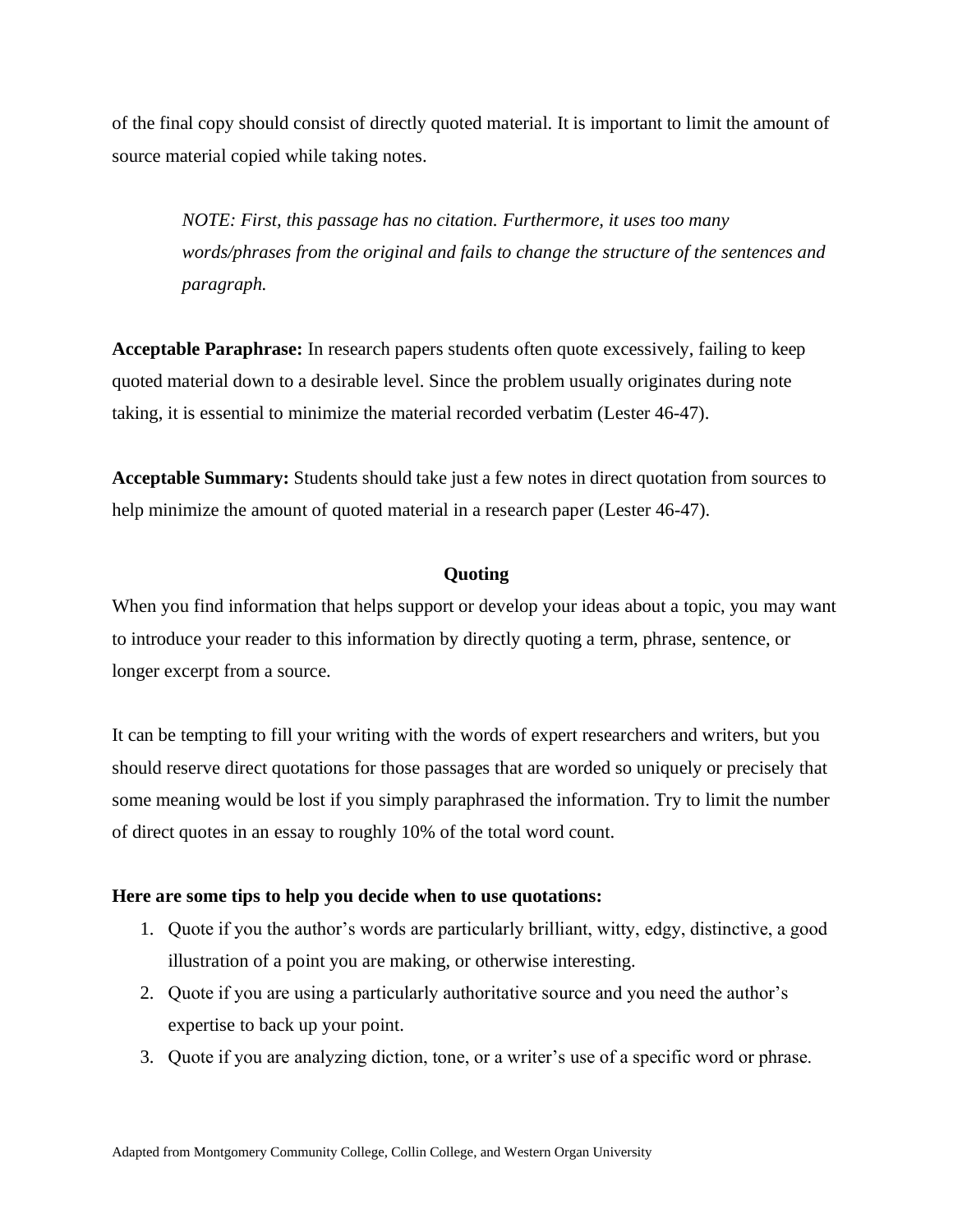4. Quote if you are taking a position that relies on the reader's understanding exactly what another writer says about the topic.

## **Incorporating Quotations**

Method 1: Use a signal phrase

Sometimes it works best to introduce a quotation by using a clear signal phrase—a phrase that explicitly attributes a quote to its author.

## **Examples:**

Observing the tendency of young writers to give up on a piece of writing before it reaches its full potential, writer Natalie Goldberg declares, "push yourself beyond when you think you are done with what you have to say" (103).

As Goldberg explains, "sometimes when you think you are done, it is just the edge of the beginning" (103).

## **Helpful verbs to use in signal phrases:**

The list of signal verbs below will help you integrate quotes into your sentences.

| Acknowledges   | Chronicles | Delineates       | Highlights      | Points out | Replies          |
|----------------|------------|------------------|-----------------|------------|------------------|
| Adds           | Claims     | Denies           | Hypothesizes    | Posits     | Reports          |
| <b>Admits</b>  | Comments   | <b>Discloses</b> | Illustrates     | Purports   | Responds         |
| Advances       | Compares   | <b>Discounts</b> | Implies         | Reasons    | Reveals          |
| <b>Affirms</b> | Concludes  | <b>Disputes</b>  | Indicates       | Recounts   | <b>States</b>    |
| Agrees         | Concurs    | Documents        | Insists         | Refers     | Submits          |
| Alludes to     | Confirms   | Emphasizes       | Maintains       | Reflects   | <b>Suggests</b>  |
| Argues         | Contends   | Explains         | <b>Narrates</b> | Refutes    | <b>Supports</b>  |
| Asserts        | Contrasts  | <b>Expresses</b> | <b>Negates</b>  | Reiterates | <b>Theorizes</b> |
| Attests to     | Declares   | Extrapolates     | <b>Notes</b>    | Relates    | Writes           |
| Characterizes  | Defines    | Grants           | <b>Observes</b> | Remarks    | Verifies         |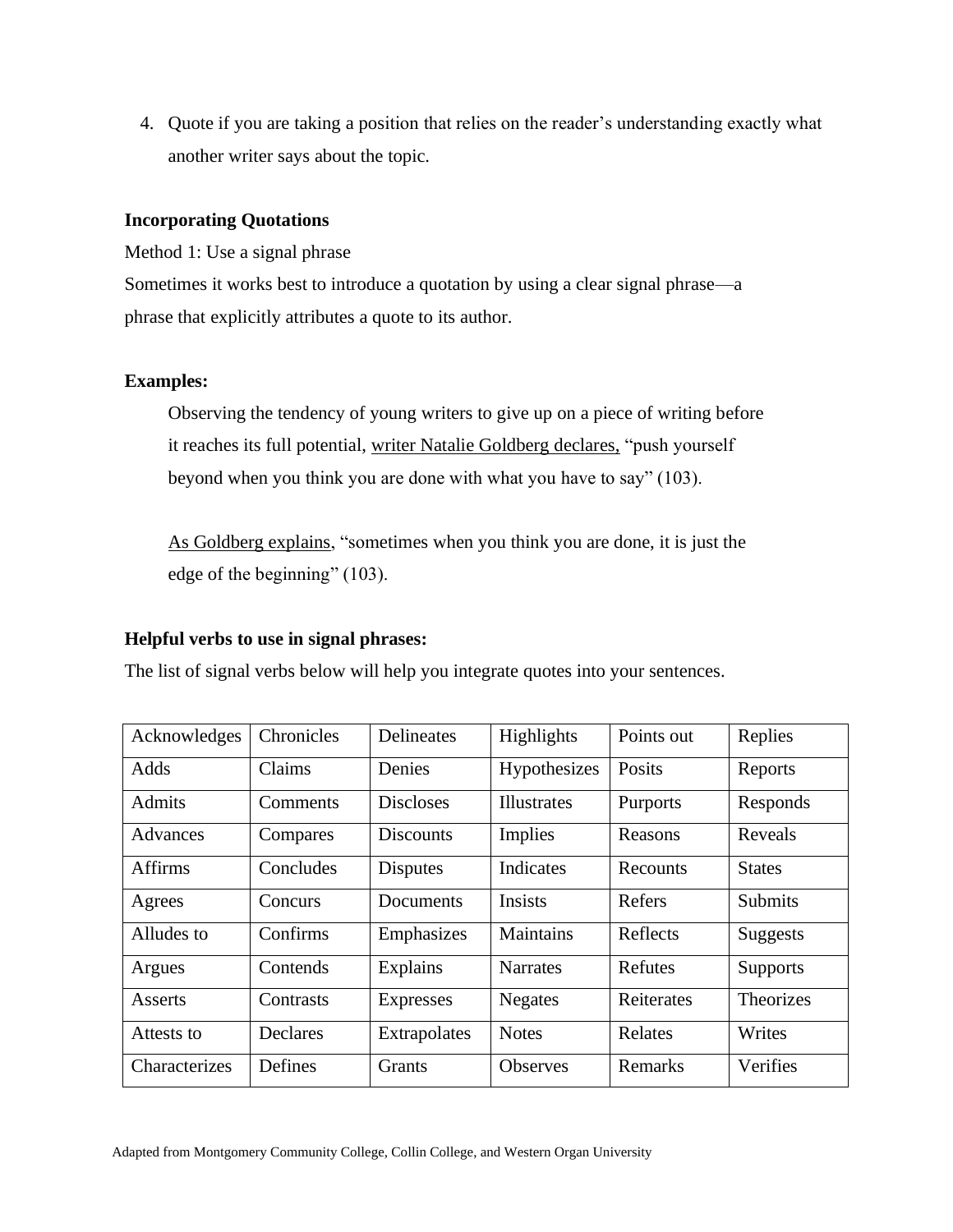#### **Method 2: Embed the quotation**

Another option when quoting from a source is to embed the quote into a sentence; in other words, you can structure your sentence so that it leads naturally into the quotation. If you do this, make sure that the grammatical structure of the sentence including the quotation is correct. Your wording should lead into the quotation so seamlessly that if you read your sentence aloud, it would be impossible for someone listening to determine where your wording ended and the quotation's wording began.

#### **Examples:**

Discussing the importance of specificity in writing, Natalie Goldberg maintains that weshould "give things the dignity of their names" (70).

Indeed, when writing the word "'geranium' instead of 'flower,' you are penetrating more deeply into the present and being there" (Goldberg 71).

#### **Method 3: Use a complete sentence followed by a colon**

The final option for introducing a quotation is to attach the quote to a complete sentence usinga colon. This method works well when you want to pair a statement with a quotation that directly exemplifies or parallels the statement.

### **Examples:**

Goldberg urges writers to listen to their intuition and instincts: "first thoughts are themind reflecting experiences—as close as a human being can get in words to the sunset,the birth, the bobby pin, the crocus" (68).

It can be difficult for a writer to get a clear perspective on a recent composition: "the best test of a piece of writing is over time" (Goldberg 158).

#### **Using Block Quotes**

A block quote is used for direct quotations that are longer than four lines of text.